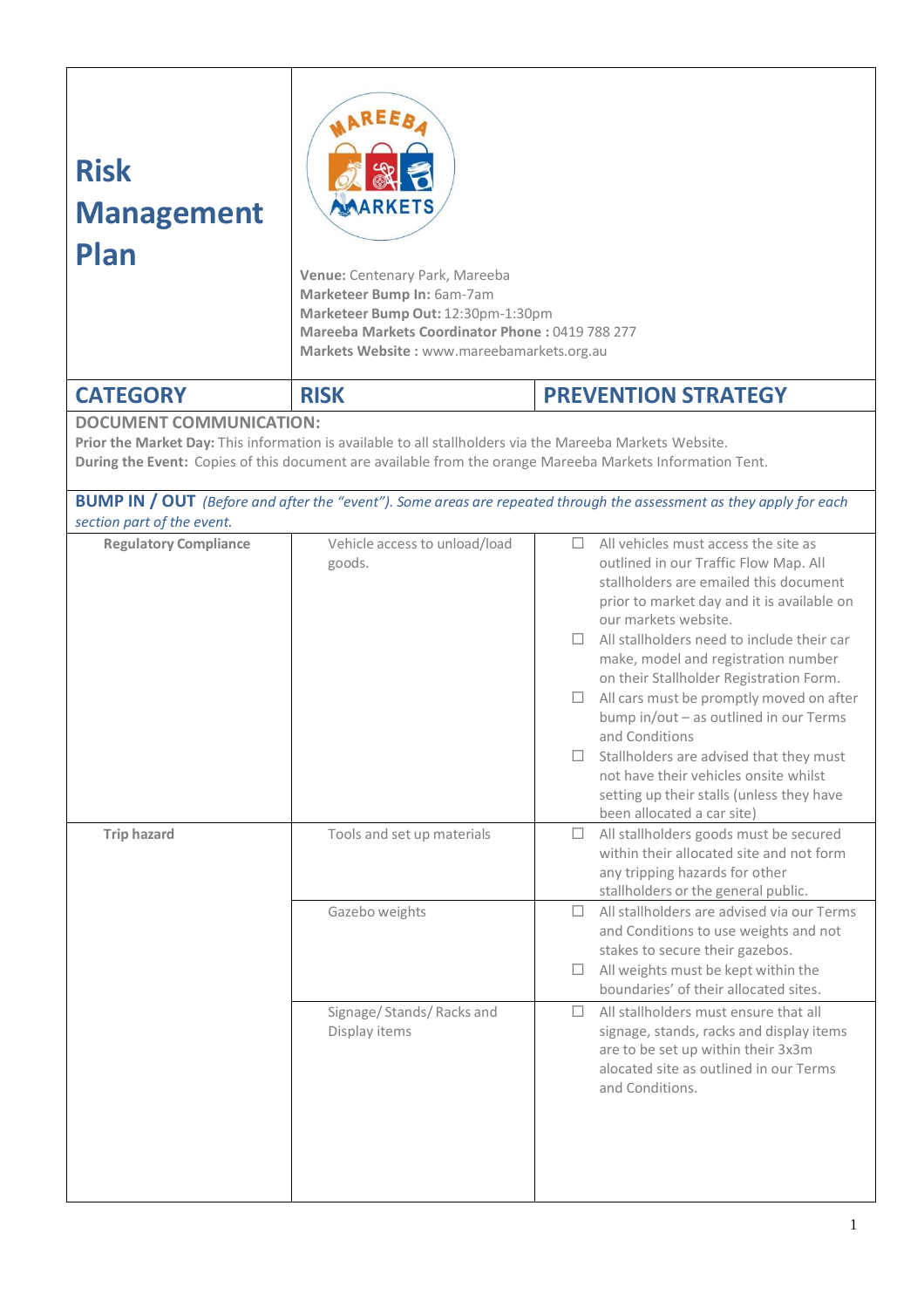| <b>Traffic Accidents</b> | Vehicle access into pedestrian<br>areas.                  | All stallholders must adhere to the<br>П<br>bump in/out times as outlined in<br>this document and in the<br>Mareeba Markets Terms and<br>Conditions.<br>There are to be no vehicles driven onsite<br>between 7:30am and 12:30pm - except<br>emergency services.<br>Stallholders are advised to drive at a<br>pedestrian walking pace while driving<br>onsite.<br>Stallholders must follow the one-way<br>П<br>system outlined on our Traffic Flow<br>Map.                                                                                         |
|--------------------------|-----------------------------------------------------------|---------------------------------------------------------------------------------------------------------------------------------------------------------------------------------------------------------------------------------------------------------------------------------------------------------------------------------------------------------------------------------------------------------------------------------------------------------------------------------------------------------------------------------------------------|
| Electrocution            | Exposed power cables or<br>access to live power           | We do not offer any powered sites at<br>$\Box$<br>the Mareeba Markets. Any stallholders<br>using power have entered into a<br>separate agreement with Mareeba<br>Shire Council.<br>Stallholders using a generator are<br>required to secure all power cables<br>behind their stalls away from the<br>public walkways.                                                                                                                                                                                                                             |
| Surface penetration      | Damage to surface and<br>underground infrastructure       | All stallholders are advised via our Terms<br>П<br>and Conditions to use weights and not<br>stakes to secure their gazebos to avoid<br>damage to the underground irrigation<br>system within Centenary Park.<br>When driving onsite, stallholders must<br>refer to the Traffic Flow Map to reduce<br>the damage done to any grassy areas of<br>Centenary Park.<br>In the event of excessive tropical<br>storms, Mareeba Shire Council may<br>choose to cancel the Mareeba Markets<br>to protect the grounds of the park, due<br>to surface water. |
| Sunstroke                | Water and shade                                           | All stallholders are responsible for<br>O.<br>bringing adequate water, sun<br>protective clothing and sunscreen<br>for before/during/after the event.                                                                                                                                                                                                                                                                                                                                                                                             |
| Security                 | An incident requiring security<br>personnel               | All stallholders are responsible for their<br>□<br>own belongings and market products.                                                                                                                                                                                                                                                                                                                                                                                                                                                            |
| Wind                     | Security and stability of<br>structures and large objects | All stallholders are advised to weight their<br>П.<br>gazebo's to avoid a wind hazard.<br>All gazebo roofs must also be securely<br>attached and in place.<br>BOM weather site to be referred to<br>regularly in the lead up to the event:<br>http://www.bom.gov.au/                                                                                                                                                                                                                                                                              |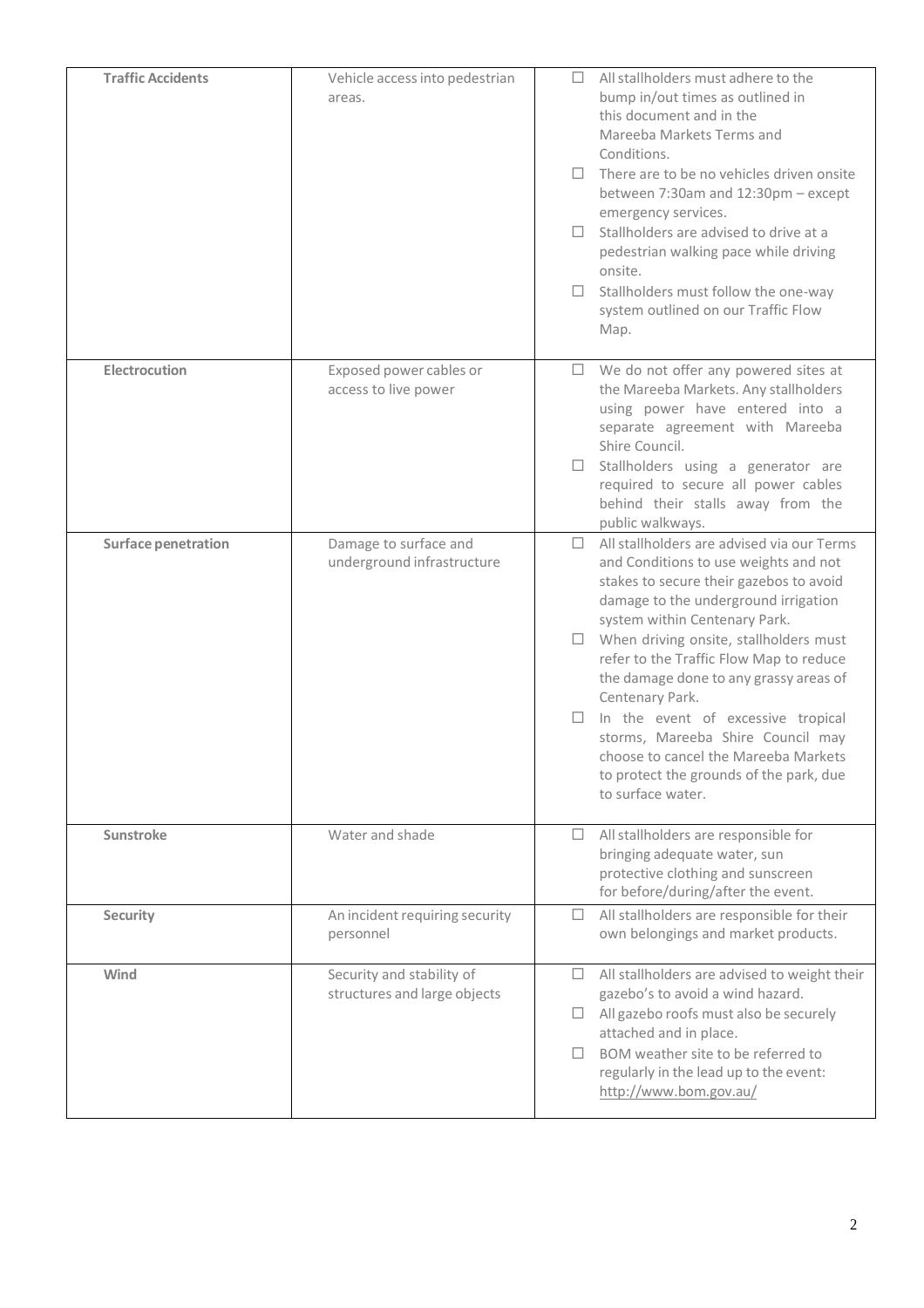| Rain                            | Slippery surfaces and damage to<br>property                                                                                                                                                                                                                                                                                                                                                                                                                                                                                                                                           | П      | In the event of rain and showers all<br>stallholders are responsible to ensure<br>that their goods are secured and<br>undercover.<br>In the event that inclement weather is<br>forecast stallholders may be advised<br>that the event is cancelled as outlined in<br>the Terms and Conditions.                                                             |
|---------------------------------|---------------------------------------------------------------------------------------------------------------------------------------------------------------------------------------------------------------------------------------------------------------------------------------------------------------------------------------------------------------------------------------------------------------------------------------------------------------------------------------------------------------------------------------------------------------------------------------|--------|------------------------------------------------------------------------------------------------------------------------------------------------------------------------------------------------------------------------------------------------------------------------------------------------------------------------------------------------------------|
| <b>Onsite Emergencies</b>       | Identified as in or around<br>Centenary Park, including but not<br>limited to:<br>Armed and Dangerous<br>$\Box$<br>Intruders<br>Civil Disorder<br>П.<br><b>Bomb Threat</b><br>П<br><b>Electrical Failure</b><br>$\Box$<br><b>Emergency Evacuations</b><br>$\Box$<br><b>Emergency Invacuation</b><br>$\Box$<br>$\Box$<br>Fire and Explosion<br>Hazardous Material Spill /<br>$\Box$<br>Gas Leak<br>Lift Failure / Person<br>$\Box$<br>entrapment.<br>Lost Children / Missing<br>$\Box$<br>Persons<br>Medical Emergency<br>⊔ ⊢<br>Suspicious Items<br>$\Box$<br>Vehicle Accident onsite | □      | Please refer to all emergency types as<br>outlined in the "event" section of this<br>document.                                                                                                                                                                                                                                                             |
| <b>Emergency Vehicle access</b> | Insufficient access for<br>emergency vehicles.                                                                                                                                                                                                                                                                                                                                                                                                                                                                                                                                        | $\Box$ | 'No Access during the market signs'<br>blocking the entrances will be removed<br>by our Markets Coordiantor/Volunteers<br>to allow emergency vehicle access.<br>All stallholders to ensure their<br>signs/sandwich boards/overhangs etc<br>remain within their marked site<br>allocation allowing emergency vehicles<br>to access all areas of the market. |
| Marquee/equipment<br>collapse   | Danger & injury to persons and<br>materials.                                                                                                                                                                                                                                                                                                                                                                                                                                                                                                                                          | П      | All stallholders must ensure that their<br>gazebos, displays and wares are<br>installed properly, are secured and remain<br>within their allocated site.                                                                                                                                                                                                   |
| <b>EVENT</b> (General)<br>ப     |                                                                                                                                                                                                                                                                                                                                                                                                                                                                                                                                                                                       |        |                                                                                                                                                                                                                                                                                                                                                            |
| <b>Trip Hazard</b>              | Vendor products                                                                                                                                                                                                                                                                                                                                                                                                                                                                                                                                                                       | П      | All stallholders must ensure that there is<br>clear access within their stall, routes are<br>clear, pathways between stalls are clear<br>and materials are well laid out without<br>obstructions on the ground or low to the<br>ground.                                                                                                                    |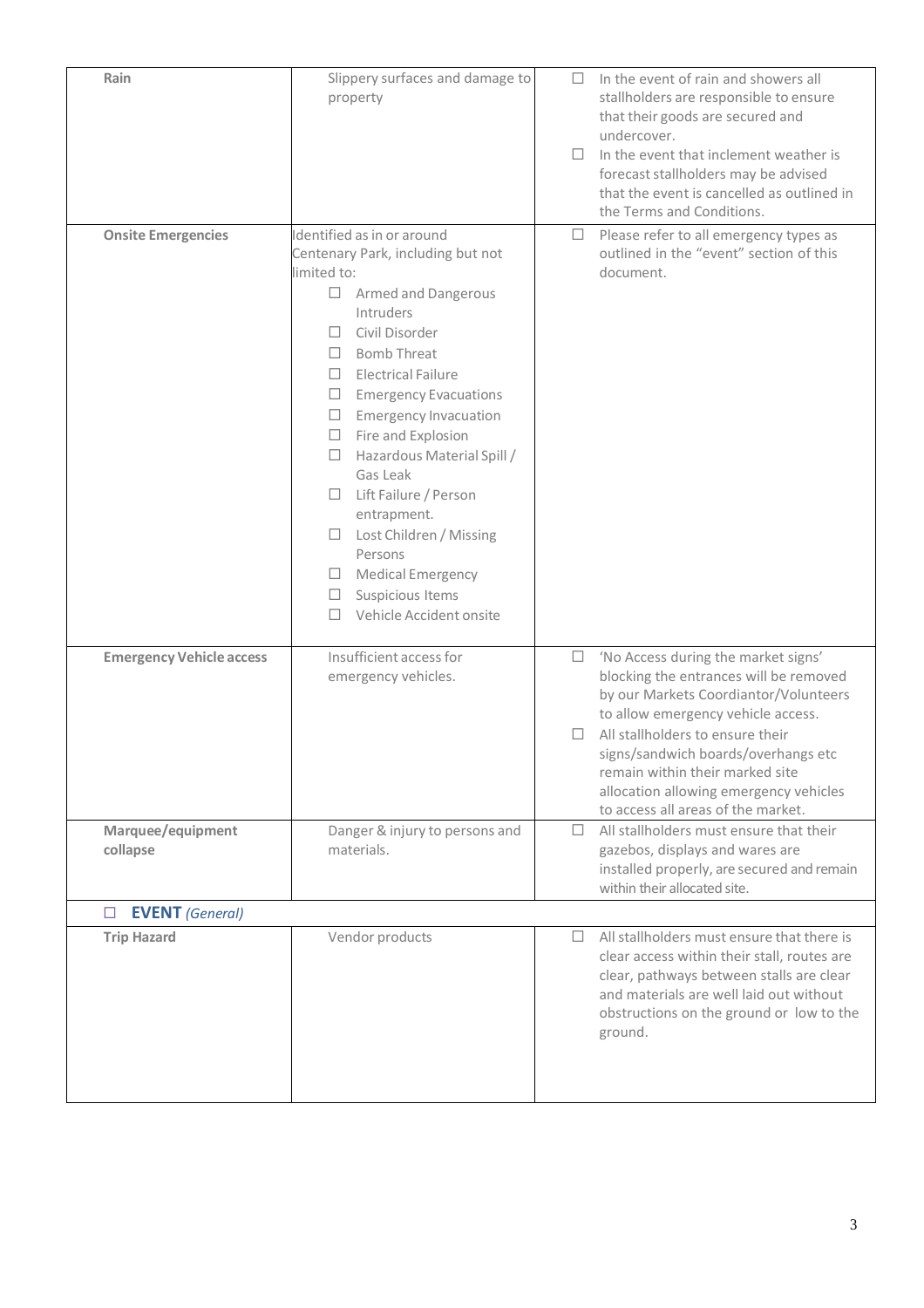| Wind                                     | Security and stability of                       | □      | Stallholders are responsible for                                                                                  |
|------------------------------------------|-------------------------------------------------|--------|-------------------------------------------------------------------------------------------------------------------|
|                                          | structures and large objects                    |        | ensuring their gazebos are secure.<br>All freestanding displays and racks                                         |
|                                          |                                                 |        | should also be secured and weighted.                                                                              |
|                                          |                                                 | ⊔      | All gazebo roofs must be securely                                                                                 |
|                                          |                                                 |        | attached and in place.                                                                                            |
|                                          |                                                 | п      | B.O.M weather site to be referred to                                                                              |
|                                          |                                                 |        | before and during the event when                                                                                  |
|                                          |                                                 |        | necessary.                                                                                                        |
| Rain                                     | Slippery surfaces and/or damage                 | $\Box$ | Stallholders are responsible for their own                                                                        |
|                                          | to property                                     |        | individual wet weather protection.                                                                                |
|                                          |                                                 |        | In the event of rain and showers, all                                                                             |
|                                          |                                                 |        | outdoor stallholders must ensure their<br>goods are secured and undercover.                                       |
|                                          |                                                 |        | In the event that inclement weather is                                                                            |
|                                          |                                                 |        | forecast stallholders may be advised that                                                                         |
|                                          |                                                 |        | the event is cancelled as outlined in the                                                                         |
|                                          |                                                 |        | Terms and Conditions.                                                                                             |
| Electrocution                            | Exposed power cables or<br>access to live power | $\Box$ | There are no powered sites available<br>at the Mareeba Markets                                                    |
|                                          |                                                 |        | Stallholders using a generator are                                                                                |
|                                          |                                                 |        | required to secure all power cables                                                                               |
|                                          |                                                 |        | behind their stalls away from the public                                                                          |
|                                          |                                                 |        | walkways.                                                                                                         |
| Security                                 | An incident requiring security                  | ⊔      | All stallholders are responsible for their                                                                        |
|                                          | personnel                                       | ⊔      | own belongings and market products.<br>Should there be a security incident,                                       |
|                                          |                                                 |        | stallholders must report this immediately                                                                         |
|                                          |                                                 |        | to the Market Coordinator and/or                                                                                  |
|                                          |                                                 |        | Markets Volunteers at the orange                                                                                  |
|                                          |                                                 |        | Mareeba Markets Information Tent.                                                                                 |
| Marquee/equipment                        | Danger & injury to persons and                  | п      | All stallholders must ensure that their                                                                           |
| collapse                                 | materials                                       |        | marquees, displays and wares are                                                                                  |
|                                          |                                                 |        | installed properly and securely.                                                                                  |
| <b>People with Disability</b>            | Provision of suitable                           | $\Box$ | Centenary Park is access friendly                                                                                 |
|                                          | ingress/egress facilities                       |        | therefore all stallholders must adhere to                                                                         |
|                                          |                                                 |        | access protocols and ensure all walkways<br>are wide and clear.                                                   |
|                                          |                                                 | $\Box$ | As a parkland owned by Mareeba Shire                                                                              |
|                                          |                                                 |        | Council, established marked parking                                                                               |
|                                          |                                                 |        | spaces are available for those patrons                                                                            |
|                                          |                                                 |        | with a disability.                                                                                                |
| <b>Excessive Noise</b>                   | Amplified noise.                                | $\Box$ | Stallholders are not permitted to play<br>amplified music.                                                        |
| $\Box$                                   |                                                 |        | <b>EVENT</b> (Emergencies) NB: Market Coordinator/Volunteers write a market report for each market which includes |
| the recording of any incident occurring. |                                                 |        |                                                                                                                   |
| <b>Emergency Vehicle access</b>          | Insufficient access for                         | $\Box$ | 'No Access during the market signs'                                                                               |
|                                          | emergency vehicles                              |        | blocking the entrances will be removed                                                                            |
|                                          |                                                 |        | by our volunteers to allow emergency                                                                              |
|                                          |                                                 |        | vehicle access<br>All stallholders to ensure their                                                                |
|                                          |                                                 |        | signs/overhangs etc remain within their                                                                           |
|                                          |                                                 |        | marked site allocation allowing                                                                                   |
|                                          |                                                 |        | emergency vehicles to access all areas of                                                                         |
|                                          |                                                 |        | the market                                                                                                        |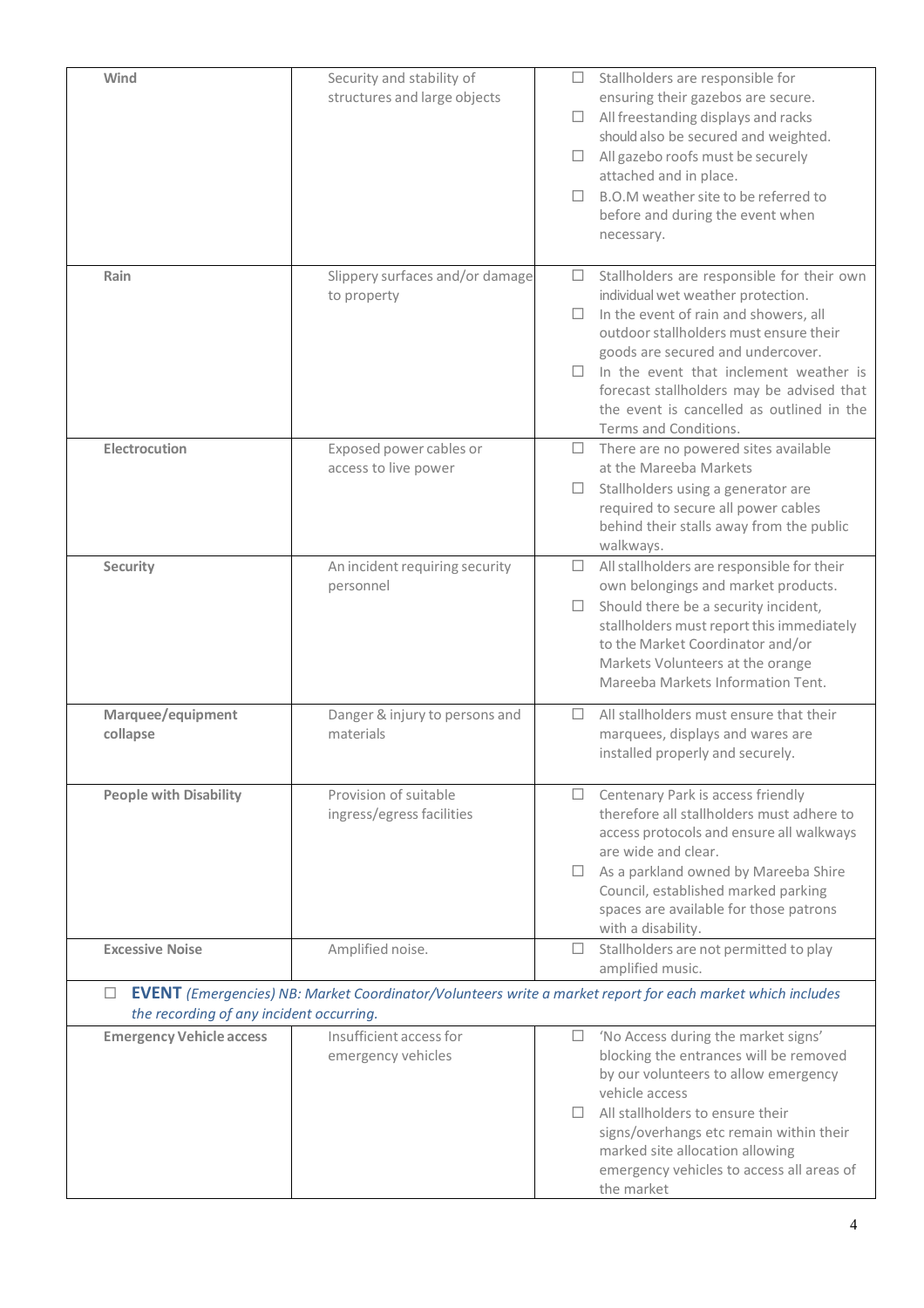| <b>Armed or Dangerous</b><br><b>Intruders</b> | Identified as in or around<br>Centenary Park.                                                                                                    | П.            | $\Box$ Stallholders must report any armed or<br>dangerous intruders immediately to the<br>Market Coordinator and/or Markets<br>Volunteers at the orange Mareeba<br>Markets Information Tent.<br>Should there be cause to evacuate the<br>immediate area, stallholders must do so<br>calmly and immediately, under the<br>direction of the Market<br>Coordinator/Volunteers and/or<br>emergency services. |
|-----------------------------------------------|--------------------------------------------------------------------------------------------------------------------------------------------------|---------------|----------------------------------------------------------------------------------------------------------------------------------------------------------------------------------------------------------------------------------------------------------------------------------------------------------------------------------------------------------------------------------------------------------|
|                                               |                                                                                                                                                  | □.            | $\Box$ The evacuation exits and assembly<br>point are clearly marked on our<br>evacuation plan.<br>Stallholders must not pack down their<br>stock. All stalls must be left unattended.<br>Stallholders must be vigilant of emergency<br>service vehicles entering the site.                                                                                                                              |
| <b>Bomb threat</b>                            | Identified as in or around<br>Centenary Park.                                                                                                    | O.<br>$\Box$  | All stallholders must remain calm, leave<br>their stalls immediately and follow the<br>directions of the Market<br>Coordinator/Volunteers<br>$\Box$ The evacuation exits and assembly<br>point are clearly marked on our<br>evacuation plan.<br>Marketeers must not pack down their<br>stock. All stalls must be evacuated<br>immediately left unattended.                                               |
| <b>Civil Disorder</b>                         | Involving public<br>demonstrations either by a<br>group or individual identified<br>as in or around Centenary Park                               |               | $\Box$ Stallholders must report any civil disorder<br>immediately to the Market<br>Coordinator/Volunteers at the orange<br>Mareeba Markets Information Tent.                                                                                                                                                                                                                                             |
| <b>Electrical Failure</b>                     | Identified as in Centenary Park                                                                                                                  | $\Box$        | Stallholders must report any electrical<br>failure immediately to the orange<br>Mareeba Markets Information Tent.<br>$\Box$ There are no powered sites available<br>for stallholders.                                                                                                                                                                                                                    |
| <b>Emergency Evacuation</b><br>General        | An emergency situation<br>requiring the removal of<br>people from one given area to<br>another.                                                  | $\Box$        | $\Box$ All stallholders must remain calm, leave<br>their stalls immediately and follow the<br>directions of the Market<br>Coordinator/Volunteers<br>$\Box$ The evacuation exits and assembly<br>point are clearly marked on our<br>evacuation plan.<br>Stallholders must not pack down their<br>stock. All stalls must be evacuated<br>immediately and left unattended.                                  |
| <b>Emergency Invacuation</b>                  | An emergency situation<br>requiring the need to confine<br>people to an enclosed area. Ie:<br>Extreme weather conditions,<br>armed assaults etc. | $\Box$<br>⊔ ⊢ | All stallholders must remain calm, leave<br>their stalls immediately and follow the<br>directions of the Market<br>Coordinator/Volunteers.<br>Stallholders must not pack down their<br>stock. All stalls must be secured and left<br>unattended.                                                                                                                                                         |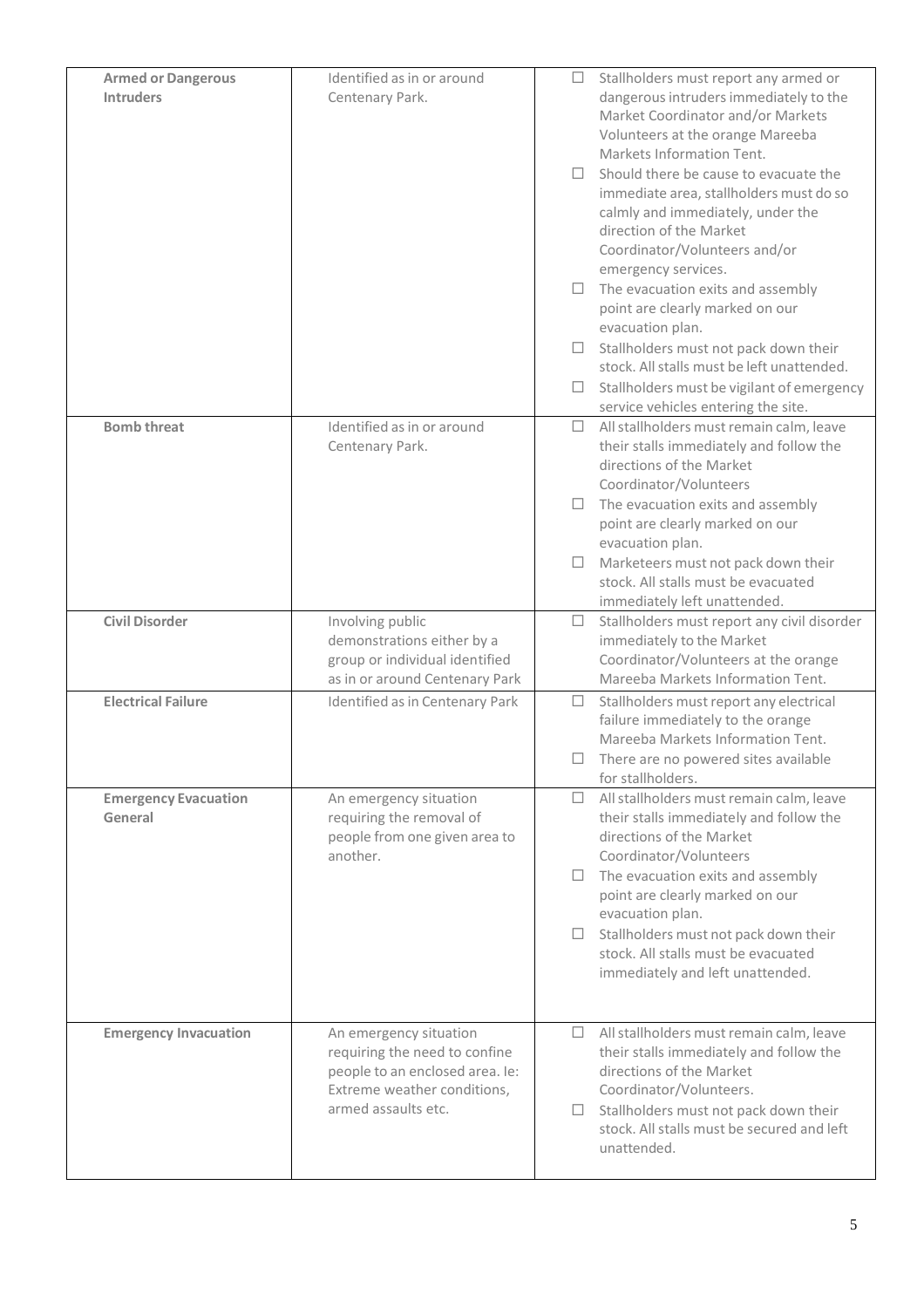| Fire                                | Identified as in or around<br>Centenary Park | Stallholders must report any suspicious<br>$\Box$<br>smoke or fire immediately to the Market<br>Coordinator and/or Markets Volunteers<br>at the orange Mareeba Markets<br>Information Tent.<br>Should there be cause to evacuate the<br>immediate area, stallholders must do so<br>calmly and immediately, under the<br>guidance of the Markets<br>Coordinator/Volunteers or emergency<br>services.<br>$\Box$ The evacuation exits and assembly<br>point are clearly marked on our<br>evacuation plan.<br>Stallholders must not pack down their<br>stock. All stalls must be left unattended.<br>Stallholders must be vigilant of emergency<br>u.<br>service vehicles entering the site.                                                                       |
|-------------------------------------|----------------------------------------------|----------------------------------------------------------------------------------------------------------------------------------------------------------------------------------------------------------------------------------------------------------------------------------------------------------------------------------------------------------------------------------------------------------------------------------------------------------------------------------------------------------------------------------------------------------------------------------------------------------------------------------------------------------------------------------------------------------------------------------------------------------------|
| <b>Lost Child / Missing Persons</b> | Identified as in or around<br>Centenary Park | $\Box$<br>Stallholders must report any lost child or<br>missing person immediately to the<br>orange Mareeba Markets Information<br>Tent.<br>Stallholders must direct anyone looking<br>for a lost child or missing person to the<br>orange Mareeba Markets Information<br>Tent.                                                                                                                                                                                                                                                                                                                                                                                                                                                                                |
| <b>Medical Emergencies</b>          | Identified as in or around<br>Centenary Park | Stallholders must report call 000 for any<br>$\Box$<br>major medical emergency immediately<br>and contact the Market Coordinator<br>and/or Market Volunteers at the<br>orange Mareeba Markets Information<br>Tent.                                                                                                                                                                                                                                                                                                                                                                                                                                                                                                                                             |
| <b>Suspicious Items</b>             | Identified in or around<br>Centenary Park    | Marketeers must report any suspicious<br>$\Box$<br>items immediately to the orange<br>Mareeba Markets Information Tent.<br>DO NOT TOUCH THE ITEM!<br>ш<br>Avoid radio and mobile phone use in the<br>immediate area.<br>Note the appearance of the item.<br>⊔<br>Should there be cause to evacuate the<br>$\Box$<br>immediate area, stallholders must do so<br>calmly and immediately, under the<br>guidance of emergency services.<br>The evacuation exits and assembly<br>U.<br>point are clearly marked on our<br>evacuation plan.<br>Stallholders must not pack down their<br>$\Box$<br>stock. All stalls must be evacuated<br>immediately and left unattended.<br>$\Box$ Stallholders must be vigilant of emergency<br>service vehicles entering the site |